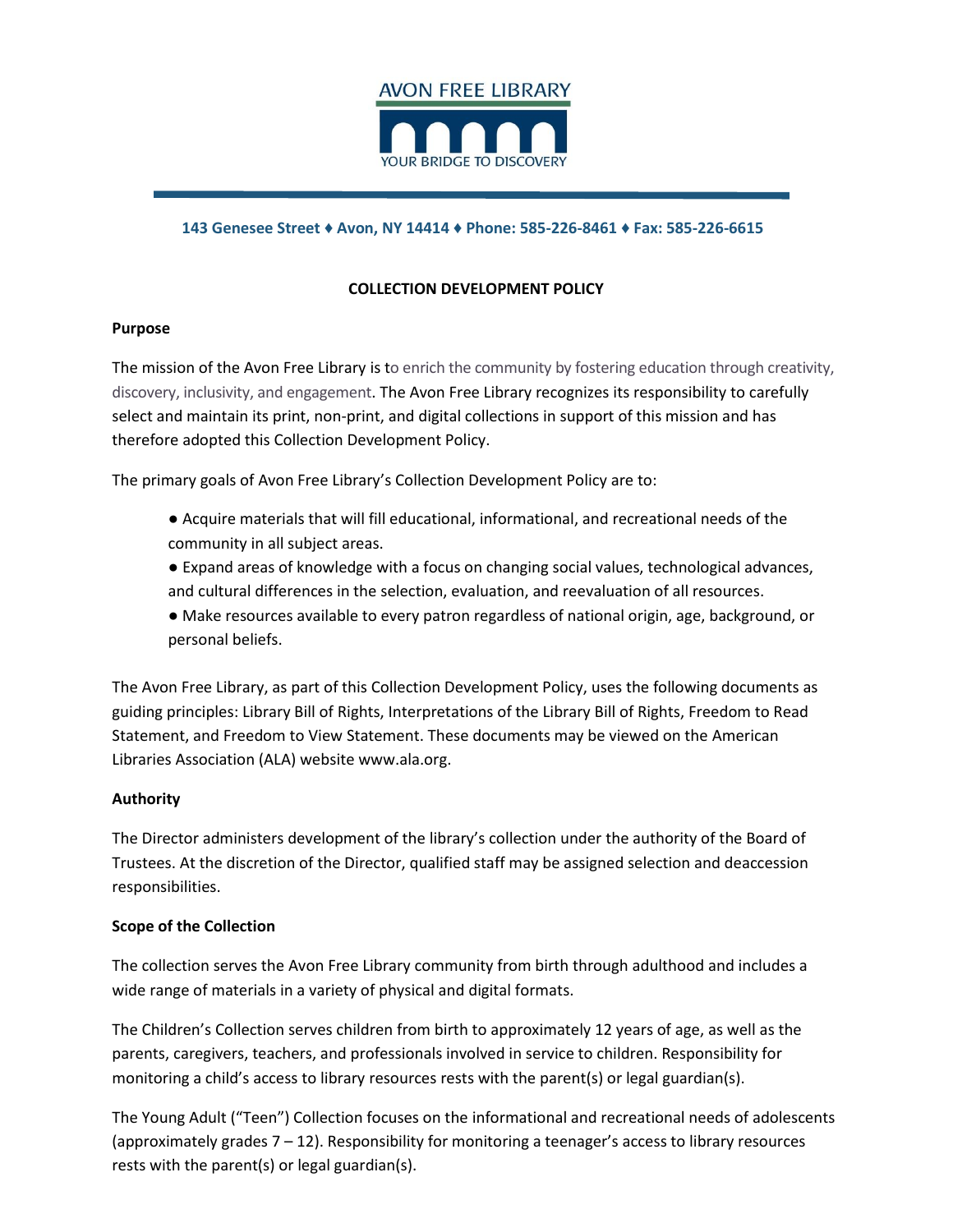The Adult Collection serves adults of all ages.

# **Criteria for Materials Selection**

While a single standard generally cannot be applied, potential resources are judged by appropriate criteria and/or considerations, including but not limited to:

- Relevance to community needs, interests, and demands
- Balance with the current collection
- Suitability to the intended audience including subject, style, format, interest, and reading level
- Reputation of the author, composer, filmmaker, publisher, or producer
- Accuracy, clarity, currency, and comprehensiveness
- Receipt of or nomination for major awards or prizes
- Durability, ease of use, and ability to be housed in a library collection
- Price

Standard professional journals, as well as popular and local media sources, are also used in the selection process. Patron requests will be considered if the item is available, the item is consistent with this Collection Development Policy, and the item does not place a stress on the materials budget.

The library's acquisition of any resource does not constitute endorsement.

## **Criteria for Withdrawal**

The library continually evaluates its collection. Resources are withdrawn from the collection in order to maintain its usefulness, currency, relevance, and condition. Considerations for withdrawal include:

- Condition (example: damaged or missing parts)
- Dated content, accuracy, reliability, and/or relevancy
- Low use
- Online availability of content
- Space limitations [as new items are acquired]
- Multiple copies of an item no longer necessary

Deaccessed materials may be sold, offered to other libraries or non-profit organizations, recycled, or discarded.

# **Request for Reconsideration of Library Materials**

The Avon Free Library welcomes comments and suggestions regarding the continued appropriateness of materials in the collection. Suggestions will be considered and may be utilized by the library in the ongoing process of Collection Development.

Individuals may take issue with library materials that do not support their tastes and views. The Director is available to discuss concerns and identify alternative materials that may be available. If a concern is not satisfied through this discussion, a formal, written Request for Reconsideration of Library Materials may be submitted. Copies of this form are available at the library.

For a Request for Reconsideration of Library Materials to be reviewed, the form must be completed in full. The patron submitting the request must be a resident of the Avon Free Library's chartered service area and hold a OWWL library card in good standing. The Director will respond in writing within thirty